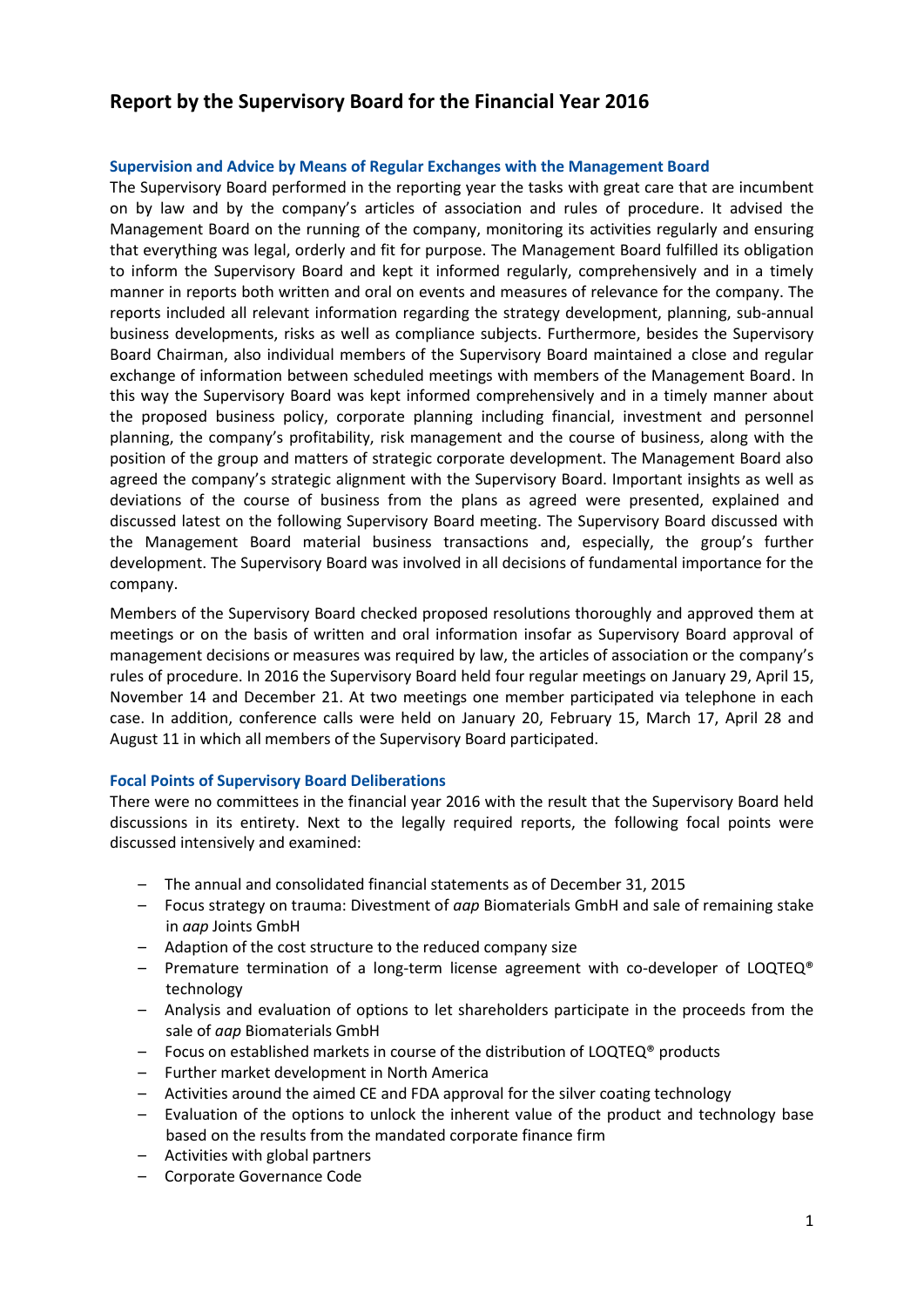- Analysis and planning of further measures to optimize operational efficiency to be implemented in financial year 2017
- Management Agenda and budget 2017
- Structuring of research & development activities

Sales, earnings and employment development at *aap* Implantate AG were the subject of regular deliberations, as was the financial position, the strategic perspectives, the further development of the group as well as the investment planning. The Management Board briefed the Supervisory Board regularly and comprehensively on corporate planning, the course of business and the group's current position.

The Supervisory Board dealt in detail with the economic situation, with the operational and strategic development and with the group's further development.

## **Corporate Governance**

During the financial year the Supervisory Board continuously maintained a watching brief on the implementation of the provisions of the German Corporate Governance Code and the development of Corporate Governance Standards. In January 2017 the Management Board and Supervisory Board issued an updated declaration of conformity as per Article 161 AktG and made it permanently available to shareholders on the company's website. Information about corporate governance in the company and a detailed report on the amount and structure of Supervisory Board and Management Board remuneration can be found in the Corporate Governance Statement pursuant to Art. 289a of the German Commercial Code (HGB) respectively in the Remuneration Report of the Consolidated Financial Statements 2016. Both documents are available for download on the corporate website of the company as well.

There was a change to *aap* Implantate AG's Supervisory Board in financial year 2016. Ms Jacqueline Rijsdijk followed Mr Ronald Meersschaert, who resigned from his position on the Supervisory Board for personal reasons. His duties concluded on October 5, 2016. Ms Rijsdijk had already been selected as substitute member for Mr Meersschaert at the 2014 annual general meeting. On October 6, 2016, the Supervisory Board unanimously elected her as its Vice Chairwoman. Consequently the proportion of women in the Supervisory Board stood at 33% at December 31, 2016.

#### **Annual and Consolidated Financial Statements, Audit**

Roever Broenner Susat Mazars GmbH & Co. KG Wirtschaftsprüfungsgesellschaft Steuerberatungsgesellschaft, Hamburg, appointed at the annual general meeting held on June 17, 2016, to be the external auditor for the financial statements 2016, audited the annual financial statements and the combined management report for the annual financial statements and the consolidated financial statements as well as the consolidated financial statements of *aap* Implantate AG to December 31, 2016 and issued an unqualified audit statement. The consolidated financial statements were prepared in accordance with International Financial Reporting Standards (IFRS). The auditor has confirmed that the consolidated financial statements and the combined management report comply with IFRS as applicable in the European Union and with the additional commercial law provisions of Article 315 a (1) of the German Commercial Code (Handelsgesetzbuch/HGB). Focal points of the audit included sales realisation and revenue accrual, the valuation of receivables and inventory as well as the deconsolidation of *aap* Biomaterials GmbH. The Supervisory Board was supplied with the annual financial statements and the combined management report for the annual financial statements and the consolidated financial statements as well as the consolidated financial statements and the auditor's reports. The financial statement documents and the audit reports were discussed in detail at the Supervisory Board's accounts meeting on March 28, 2017. In this Supervisory Board meeting, the Management Board explained the financial statements for *aap* Implantate AG as well as the group. The auditor who signed the auditor's report attended the